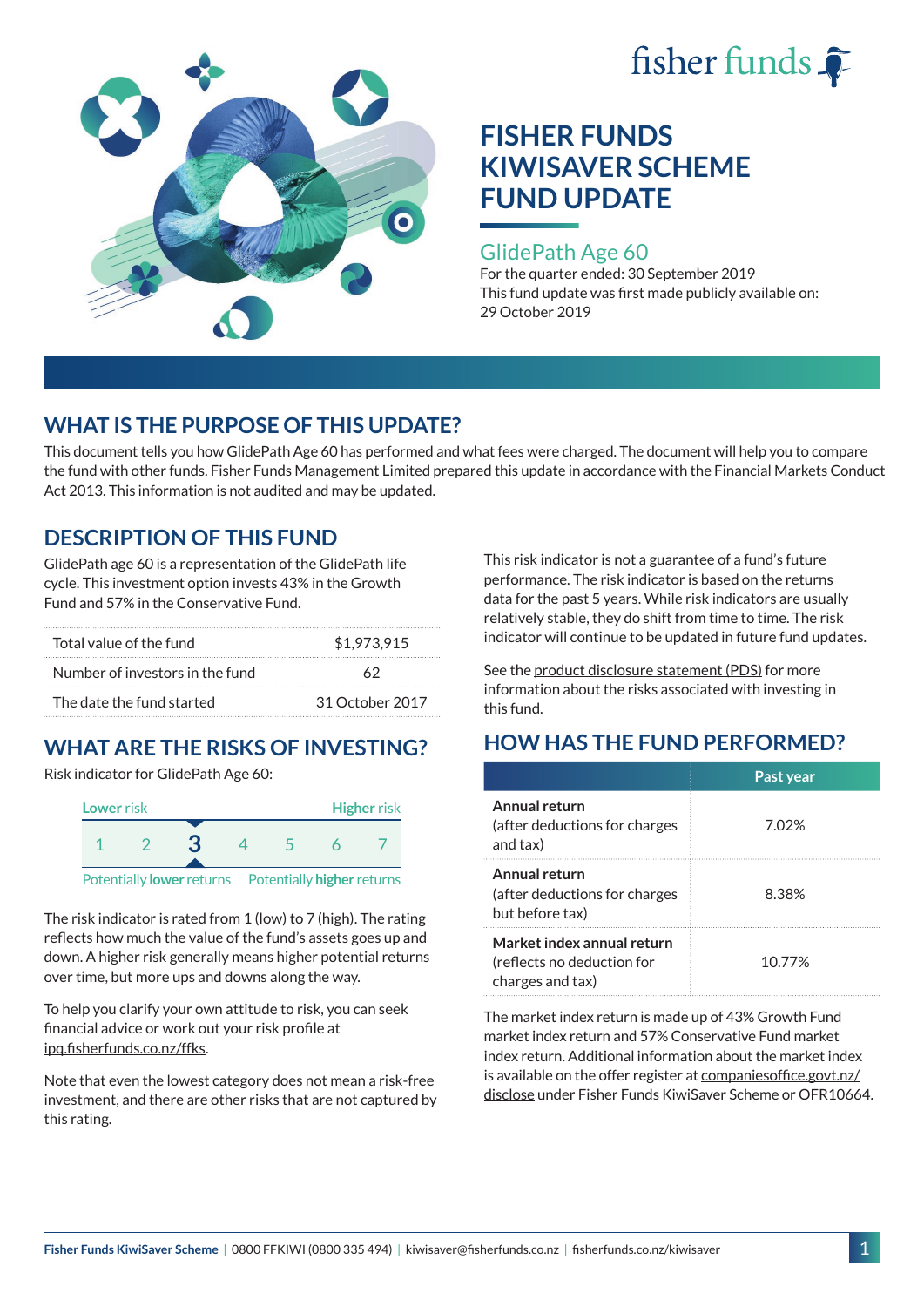# **ANNUAL RETURN GRAPH**



This shows the return after fund charges and tax for each year ending 31 March since the fund started. The last bar shows the average annual return since the fund started, up to 30 September 2019.

**Important:** This does not tell you how the fund will perform in the future.

Returns in this update are after tax at the highest prescribed investor rate (PIR) of tax for an individual New Zealand resident. Your tax may be lower. The market index return reflects no deduction for charges and tax.

### **WHAT FEES ARE INVESTORS CHARGED?**

Investors in GlidePath Age 60 are charged fund charges that include GST. In the year to 31 March 2019 these were:

|                                                | % of net asset value   |
|------------------------------------------------|------------------------|
| <b>Total fund charges</b>                      | 1.14%                  |
| Which are made up of:                          |                        |
| Total management and<br>administration charges | በ 99%                  |
| Including:                                     |                        |
| Manager's basic fee                            | 0.89%                  |
| Other management and<br>administration charges | 0.10%                  |
| Total performance-based fees <sup>1</sup>      | 0.15%                  |
| <b>Other charges:</b>                          | \$ amount per investor |
| Annual account fee                             | \$36                   |

Small differences in fees and charges can have a big impact on your investment over the long term.

### **EXAMPLE OF HOW THIS APPLIES TO AN INVESTOR**

Sarah had \$10,000 in the fund at the start of the year and did not make any further contributions. At the end of the year, Sarah received a return after fund charges were deducted of \$702 (that is 7.02% of her initial \$10,000). Sarah also paid \$36 in other charges. This gives Sarah a total return after tax of \$666 for the year.

## **WHAT DOES THE FUND INVEST IN? Actual investment mix**

This shows the types of assets that the fund invests in.



#### **Target investment mix**

This shows the mix of assets that the fund generally intends to invest in.